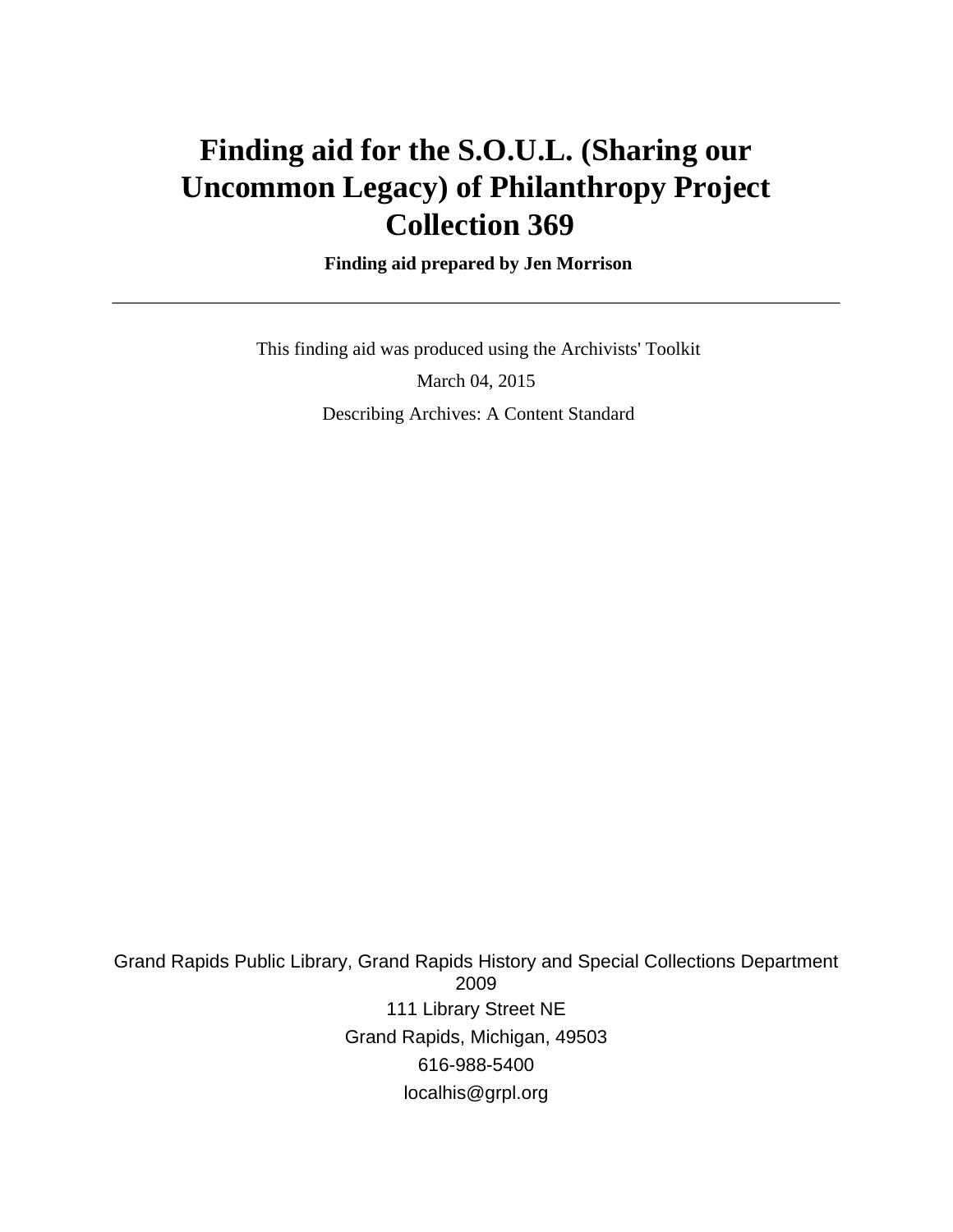# **Table of Contents**

 $\overline{\phantom{a}}$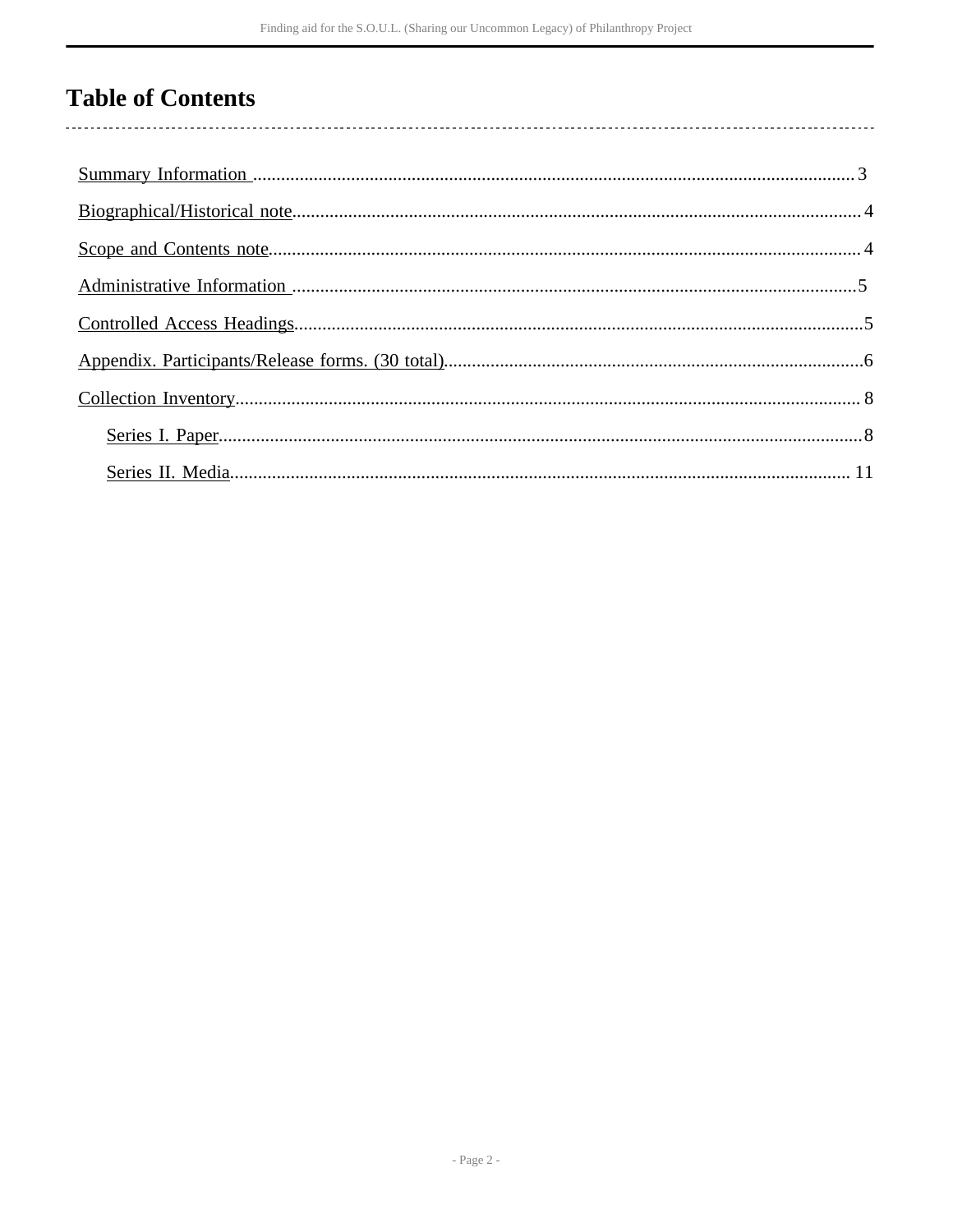# <span id="page-2-0"></span>**Summary Information**

..........................

| <b>Repository</b> | Grand Rapids Public Library, Grand Rapids History and Special<br><b>Collections Department</b>                                                                                                                                                                                                                                                                                                                                                                                                                                                                                        |
|-------------------|---------------------------------------------------------------------------------------------------------------------------------------------------------------------------------------------------------------------------------------------------------------------------------------------------------------------------------------------------------------------------------------------------------------------------------------------------------------------------------------------------------------------------------------------------------------------------------------|
| <b>Creator</b>    | S.O.U.L. of Philanthropy.                                                                                                                                                                                                                                                                                                                                                                                                                                                                                                                                                             |
| <b>Title</b>      | S.O.U.L. (Sharing our Uncommon Legacy) of Philanthropy Project                                                                                                                                                                                                                                                                                                                                                                                                                                                                                                                        |
| Date [inclusive]  | 2006-2009                                                                                                                                                                                                                                                                                                                                                                                                                                                                                                                                                                             |
| <b>Extent</b>     | 2.9 Linear feet Six boxes                                                                                                                                                                                                                                                                                                                                                                                                                                                                                                                                                             |
| Language          | English                                                                                                                                                                                                                                                                                                                                                                                                                                                                                                                                                                               |
| <b>Abstract</b>   | The S.O.U.L (Sharing Our Uncommon Legacy) of Philanthropy project<br>was a grassroots effort by a group of Grand Rapids, Michigan historians<br>and film makers working together during 2006-2009. The group<br>researched and interviewed twenty-eight Grand Rapids philanthropists<br>using high definition video technology. This collection includes research<br>files on each interviewee, the footage of the interviews (along with<br>transcripts and related material) and the documentary, The Gift of All, (in<br>various formats) that the group created from the footage. |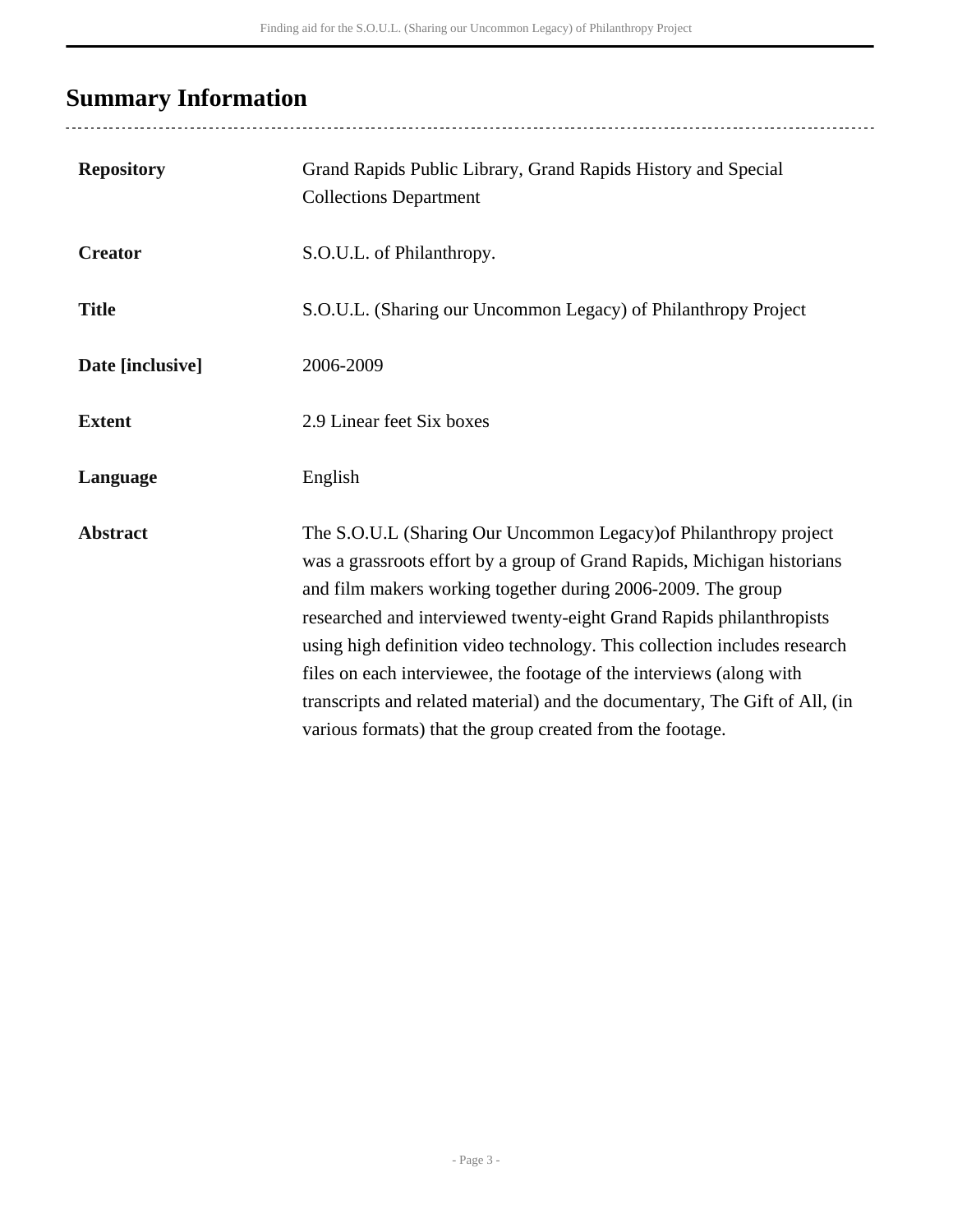# <span id="page-3-0"></span>**Biographical/Historical note**

The SOUL (Saving Our Uncommon Legacy) of Philanthropy project began as the inspiration of Pam Daugaveitis, a Grand Rapids freelance writer. She created the Spectrum Health Foundation newsletter for several years and developed an appreciation for the role of philanthropy in the community. Daugaveitis held a series of meetings with local professionals, including former city historian, Gordon Olson, Calvin College film professor, Daniel Garcia, and members of the Association of Personal Historians. Among the latter were John and Jennifer Morrison, and Jennifer's position on the staff of the Grand Rapids Public Library's local history department ensured a collaboration between SOUL and the library from the early stages.

Bill Martindill, a local philanthropist and friend of Daugaveitis consulted on the project and assisted with fund-raising. The Grand Rapids Community Foundation served as the fiduciary agent for the project.

The SOUL team raised the necessary funds and interviewed 28 of Grand Rapids' most prominent philanthropists, including Fred and Lena Meijer, Ralph Hauenstein, Rich and Helen DeVos, Peter Cook, David VanAndel, Tom Fox and Peter Secchia. The interviewers from the SOUL team included Steve Goolian, Deb Moore, Annette Remsburg, Gordon Olson and Jennifer Morrison. Some philanthropists were interviewed multiple times at the request of the documentary creators for the sake of film and interview quality.

SOUL created a roughly one hour documentary celebrating the history of philanthropy in Grand Rapids entitled "The Gift of All" and directed by Daniel Garcia. The finished documentary aired twice on WGVU-TV, initially at 8:00 pm, Wednesday, November 26, 2008. Still photos and moving images from the GRPL's local history department were used as B roll for the film.

SOUL's website was: www.soulofphilanthropy.org.

### <span id="page-3-1"></span>**Scope and Contents note**

"The Gift of All" is a documentary about philanthropy, but more broadly about community building in Grand Rapids. Completed in 2009, the film features clips of interviews with 28 Grand Rapids philanthropists, the majority of whom were wealthy, socially prominent and seventy years old or older at the time. Some younger interviewees were included largely so that their parents' contributions would be represented. The SOUL group also attempted to represent diversity in the selection of interviewees. In general the project captures the voice of the generation that grew up during the Great Depression, lived through World War II, observed the decline of the central city and urban renewal, and subsequently contributed to the revitalization of downtown by supporting its higher education, entertainment and health care industries.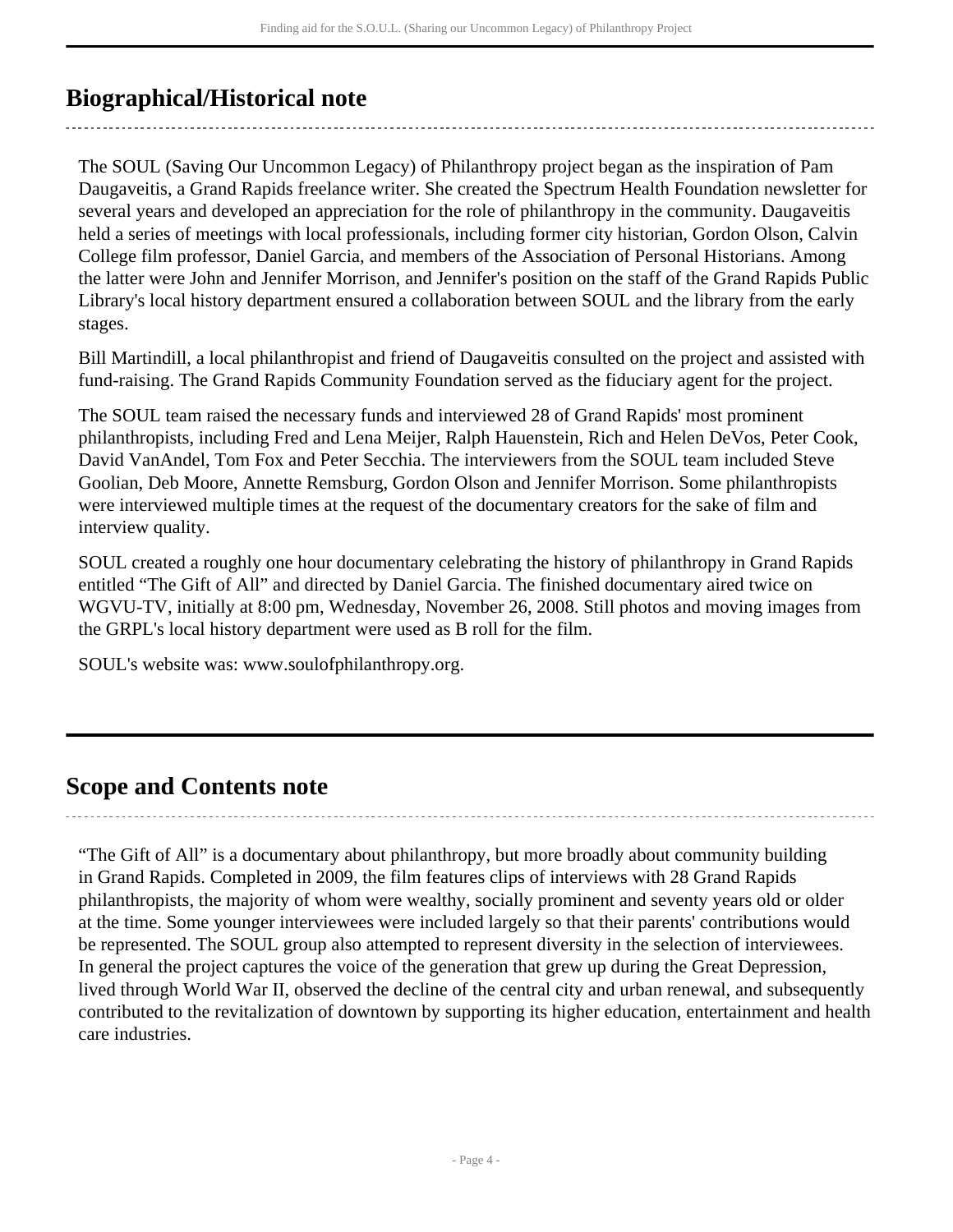The insight offered by "The Gift of All" is important but is limited by what is achievable in a roughly 50 minute documentary. Future researchers will find the broader collection rich in raw materials that they can put to a variety of uses. Each interview is an approximately two hour conversation with an important witness to the twentieth century development of the city of Grand Rapids. Most interviewees were key figures in the advancement of the community as well as generous and honest with their observations. Researchers will find history of local institutions, interpretations of developments and personal recollections.

Users will also find an impressive range of media to choose from within the collection. Interviews can be read, listened to or watched. Since the SOUL group was a temporary collaboration, all material and the rights to it were given to GRPL. Any subsequent broadcast of the documentary must be arranged through GRPL (see the head of the local history department). While the paper transcripts will probably be most comfortable for those simply interested in the information, the collection contains the documentary and the interviews in a variety of formats, including digital and broadcast quality.

## <span id="page-4-0"></span>**Administrative Information**

# **Publication Information**

Grand Rapids Public Library, Grand Rapids History and Special Collections Department 2009

### **Immediate Source of Acquisition note**

SOUL Project, accession number 2009.055.

# <span id="page-4-1"></span>**Controlled Access Headings**

### **Genre(s)**

• oral histories

### **Geographic Name(s)**

• Grand Rapids (Mich.) -- History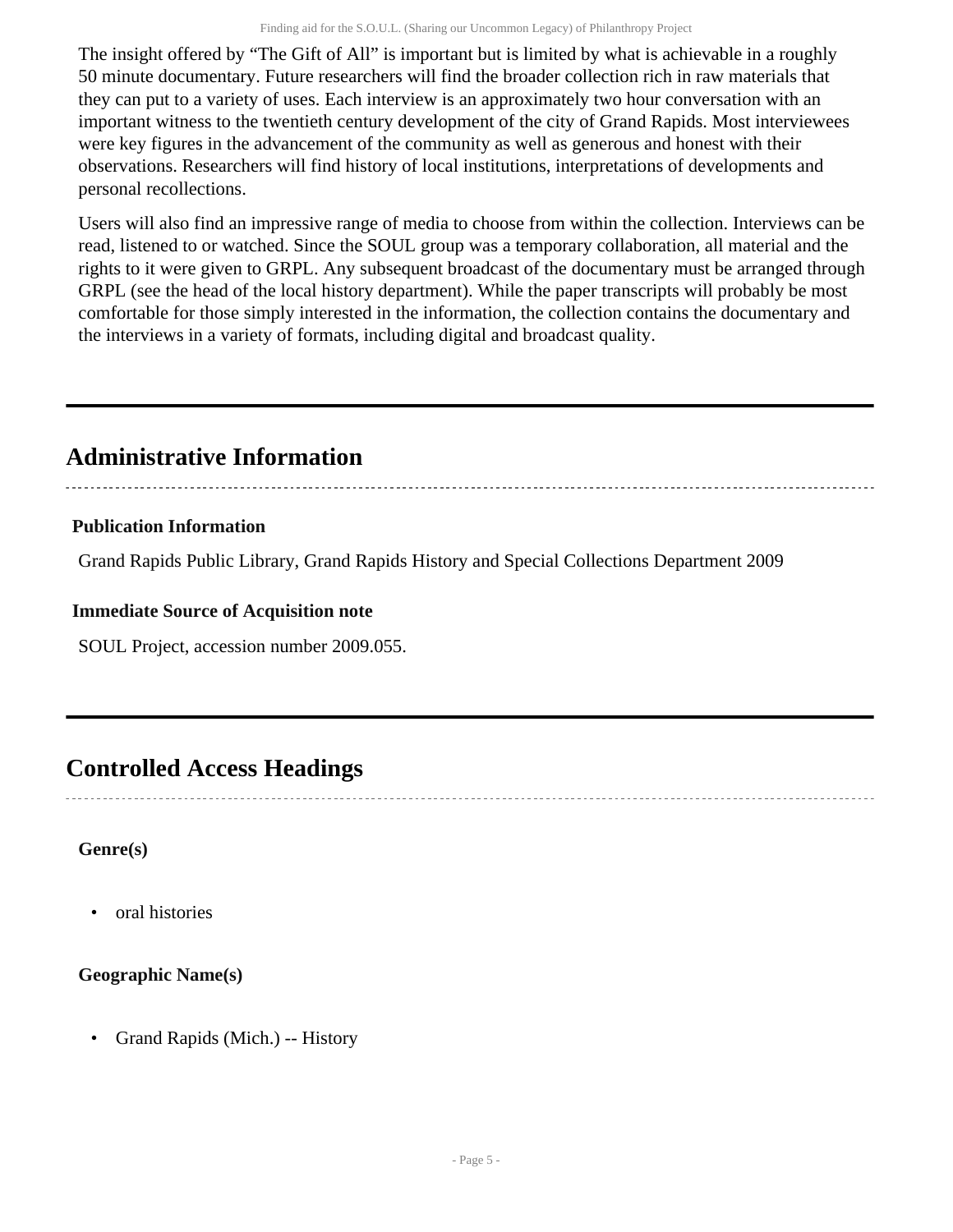### **Subject(s)**

- Citizenship -- Michigan -- Grand Rapids
- Community life -- Michigan -- Grand Rapids
- Corporations -- Michigan -- Grand Rapids -- Charitable contributions
- Endowments -- Michigan
- Foundations -- Michigan -- Grand Rapids
- Philanthropists -- Michigan -- Grand Rapids -- Interviews
- Voluntarism -- Michigan -- Grand Rapids
- Volunteers -- Michigan -- Interviews

## <span id="page-5-0"></span>**Appendix. Participants/Release forms. (30 total)**

Filed with the Archival Release Forms.

John Canepa

Peter C. Cook

Richard M. DeVos

Helen J. DeVos

Thomas S. Fox

June B. Hamersma

Ralph Hauenstein

Robert L. and Judith S. Hooker (2)

John R. Hunting

Mary Ann Keeler

Fred P. Keller

Harvey Lemmen

Wilbur Lettinga

Arend D. (Don) Lubbers

Bill Martindill

Frederik H. Meijer and Lena Meijer (2)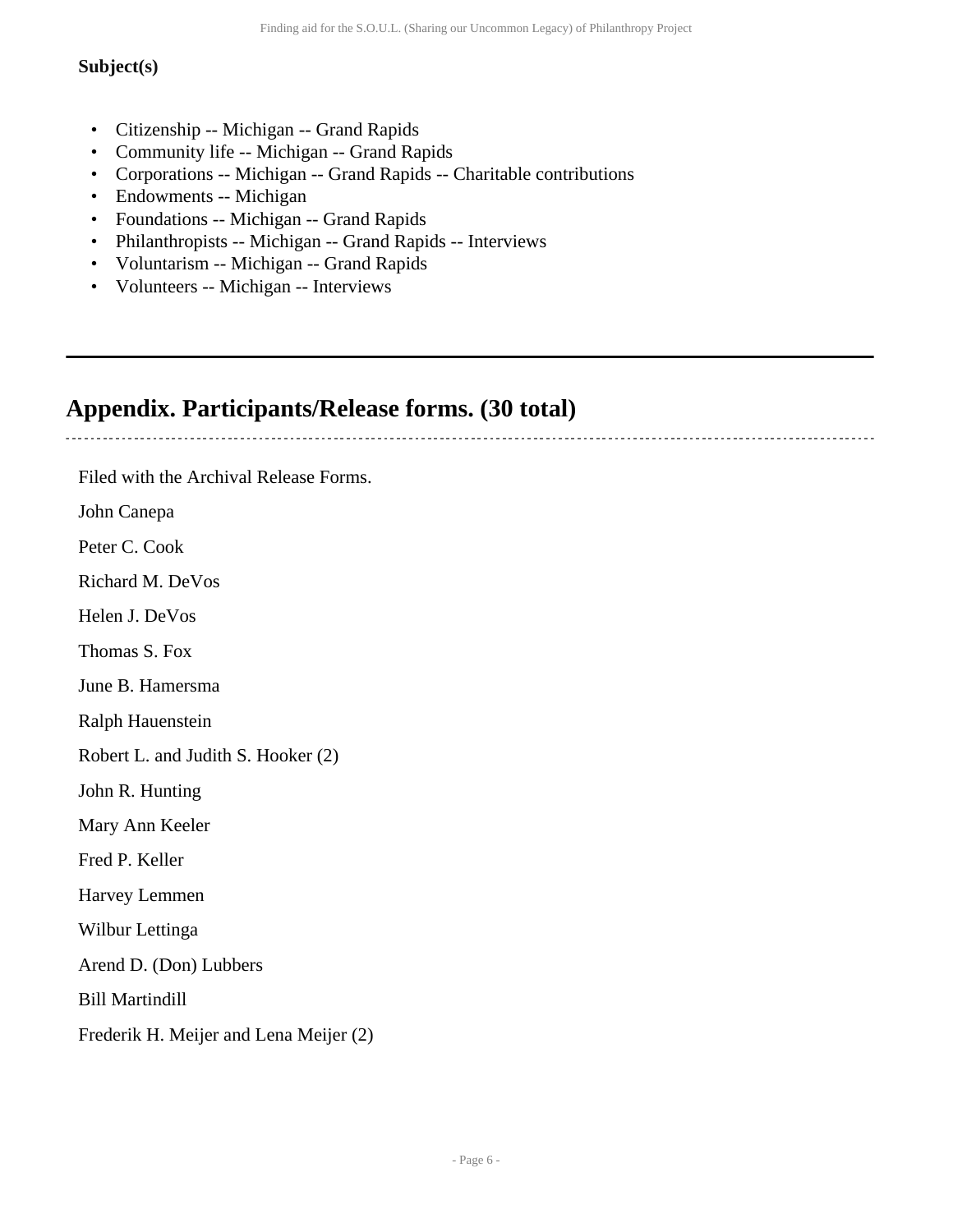Jake W. and Delores A. Robinson (2) Charles L. (Chuck) and Stella A. Royce (2) Vernis L. Schad Peter Secchia Margaret Sellers-Walker William E. (Bill) Sprague Louis A. Tomatis David VanAndel Francisco M. Vega B. Margaret Voss (Bunny Voss) Casey Wondergem Robert A. Woodrick Richard W. (Dick) Young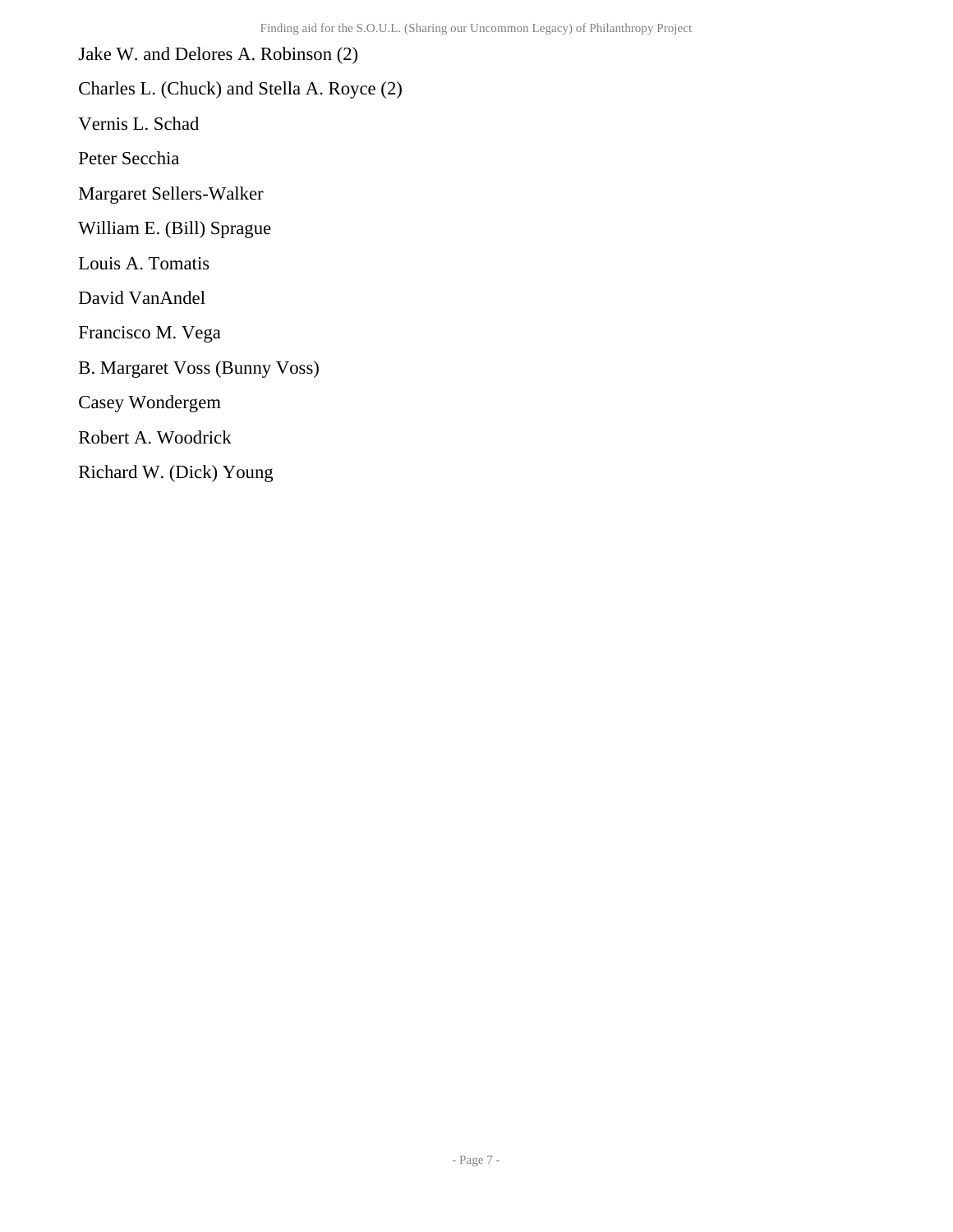## <span id="page-7-0"></span>**Collection Inventory**

#### <span id="page-7-1"></span>**Series I. Paper**

#### **Scope and Contents note**

Each interview was transcribed and the transcripts donated to the library in paper form in a bound notebook as well as a text document on CD. Interviewees were given the opportunity to review their transcripts and subsequently supply additions/corrections or have sections blocked out.

Jennifer Morrison researched each interviewee using internet and GRHSCC resources, and created a paper file for each primarily comprised of newspaper, magazine, and website articles. Multiple copies of each file were made and one given as preparation to the SOUL interviewer. A second copy was given to the GRHSCC and filed into its clipping files on the public floor. A third copy was eventually given to the GRHSCC for this collection.

The other material in this series is generally self-explanatory and is listed in the contents section.

#### **Project Documentation**

|                                                                                                                                           | <b>Box</b> | Folder |
|-------------------------------------------------------------------------------------------------------------------------------------------|------------|--------|
| Web Site Pages, 5/22/2009. http://soulofphilanthropy.org/                                                                                 |            |        |
| Invitation to June 1, 2009 event at the Ladies Literary Club celebrating the<br>transfer of materials from SOUL to GRPL                   |            |        |
| Copyright Assignment form. Legal Document transferring ownership from<br>the Grand Rapids Community Foundation to the Grand Rapids Public |            |        |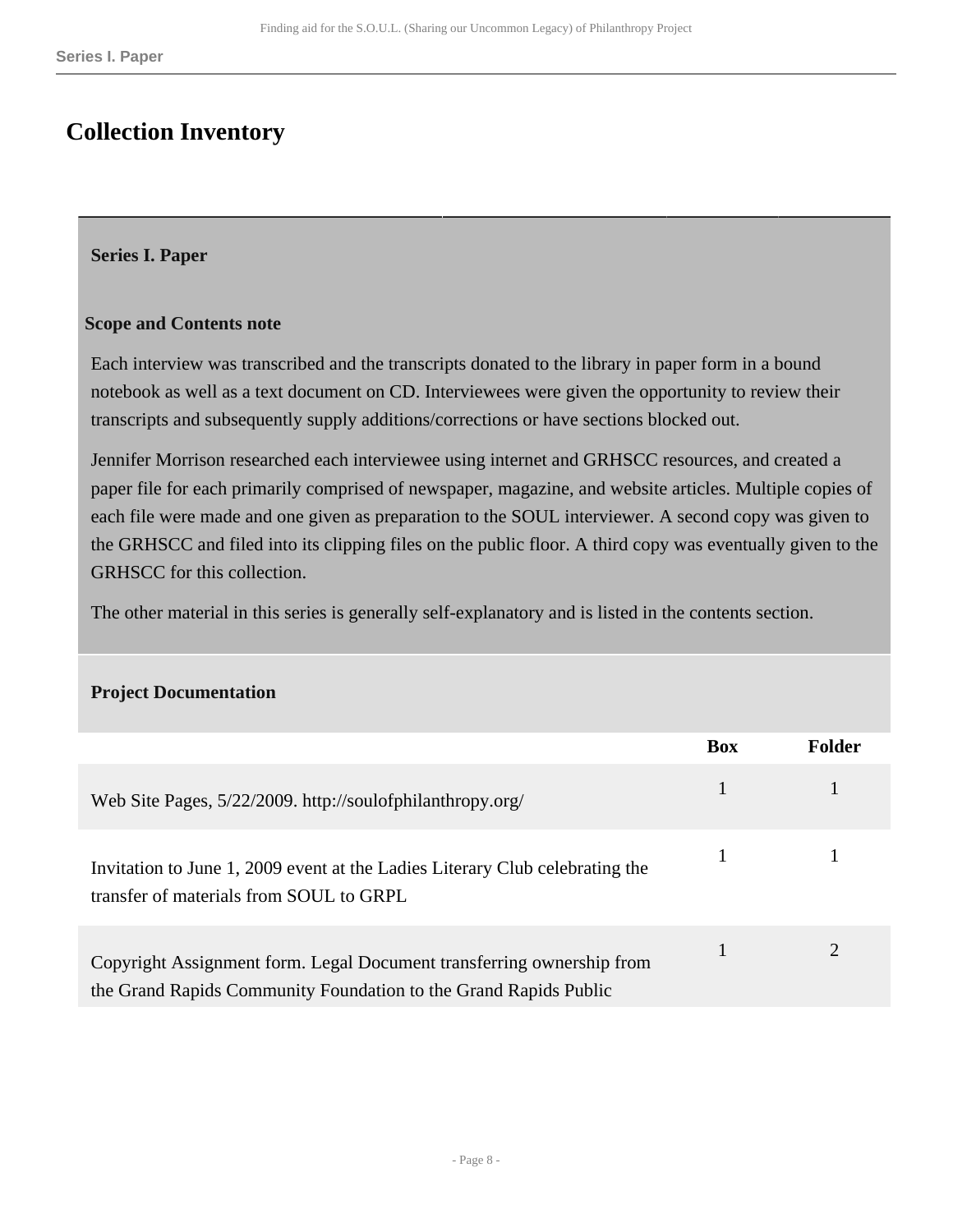| Library, Jan. 9, 2009. (copy; original located in the Archival Accession<br>Files)                                                         |               |
|--------------------------------------------------------------------------------------------------------------------------------------------|---------------|
| $\mathbf{1}$<br>GRPL Photos used as B-roll. Photocopies of GRPL photos plus relevant<br>information used or considered for the documentary | 3             |
| <b>Transcripts of Interviews</b>                                                                                                           |               |
|                                                                                                                                            | <b>Box</b>    |
| Binder of transcripts arranged in alphabetical order by last name of interviewee                                                           | <b>Binder</b> |
| <b>Research Files</b>                                                                                                                      |               |
|                                                                                                                                            | <b>Box</b>    |
| Canepa                                                                                                                                     | $\mathbf{1}$  |
| Cook (Includes a copy of Cook's biography, Sharing the Wealth by Michael Lozon,<br>signed by Cook to Pam Daugaveitis)                      | $\mathbf{1}$  |
| Devos, R.                                                                                                                                  | $\mathbf{1}$  |
| Devos, H.                                                                                                                                  | $\mathbf{1}$  |
| Fox                                                                                                                                        | $\mathbf{1}$  |
|                                                                                                                                            |               |
| Hamersma                                                                                                                                   | $\mathbf{1}$  |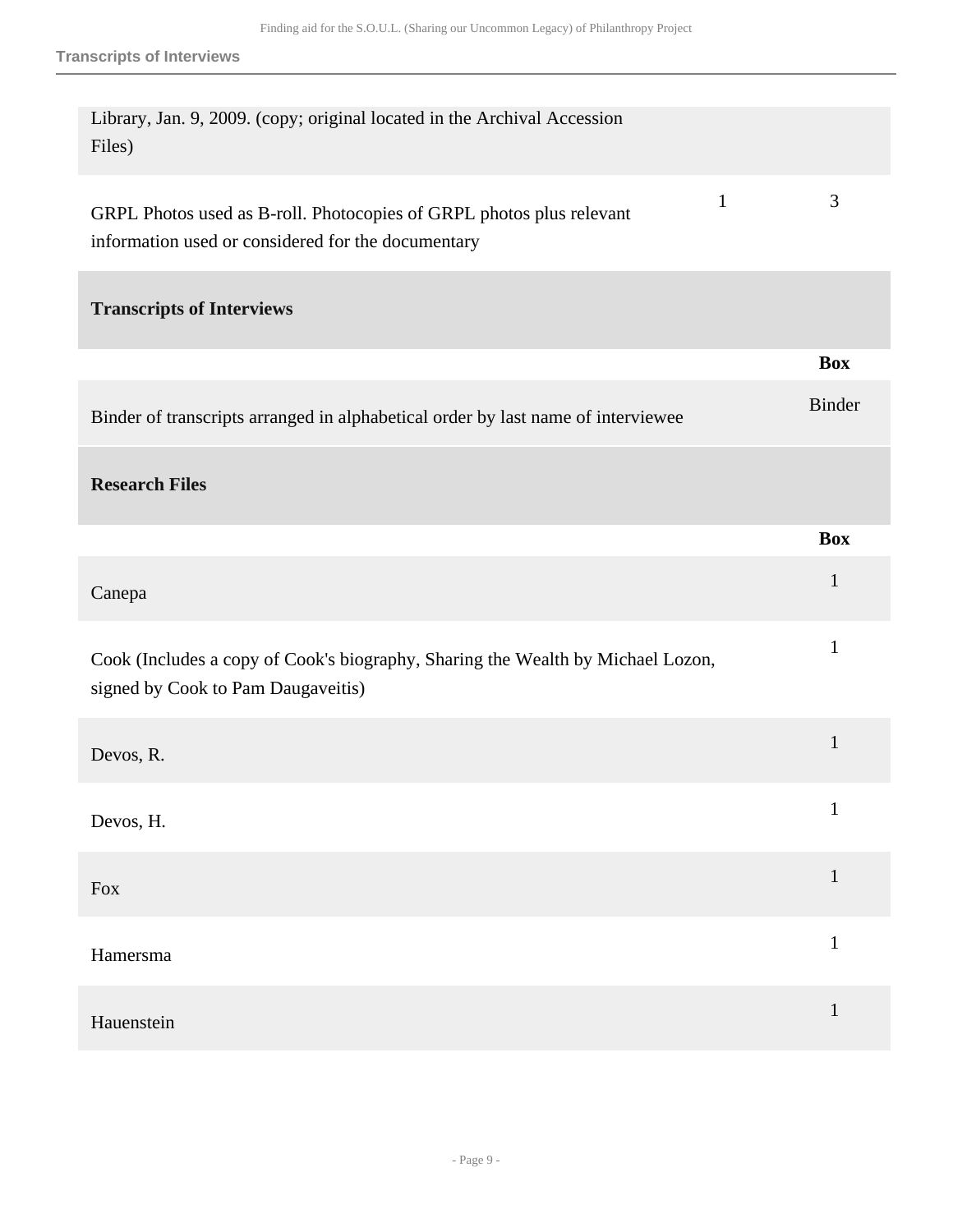| Holton        | $\mathbf 1$    |
|---------------|----------------|
| Hooker        | $\sqrt{2}$     |
| Hunting       | $\overline{2}$ |
| Keeler        | $\overline{2}$ |
| Keller        | $\sqrt{2}$     |
| ${\bf Lemma}$ | $\overline{2}$ |
| Lettinga      | $\overline{2}$ |
| Lubbers       | $\overline{2}$ |
| Martindill    | $\overline{2}$ |
| Meijer        | $\overline{c}$ |
| Robinson      | $\overline{2}$ |
| Royce         | $\overline{2}$ |
| Schad         | $\overline{2}$ |
| Secchia       | $\sqrt{2}$     |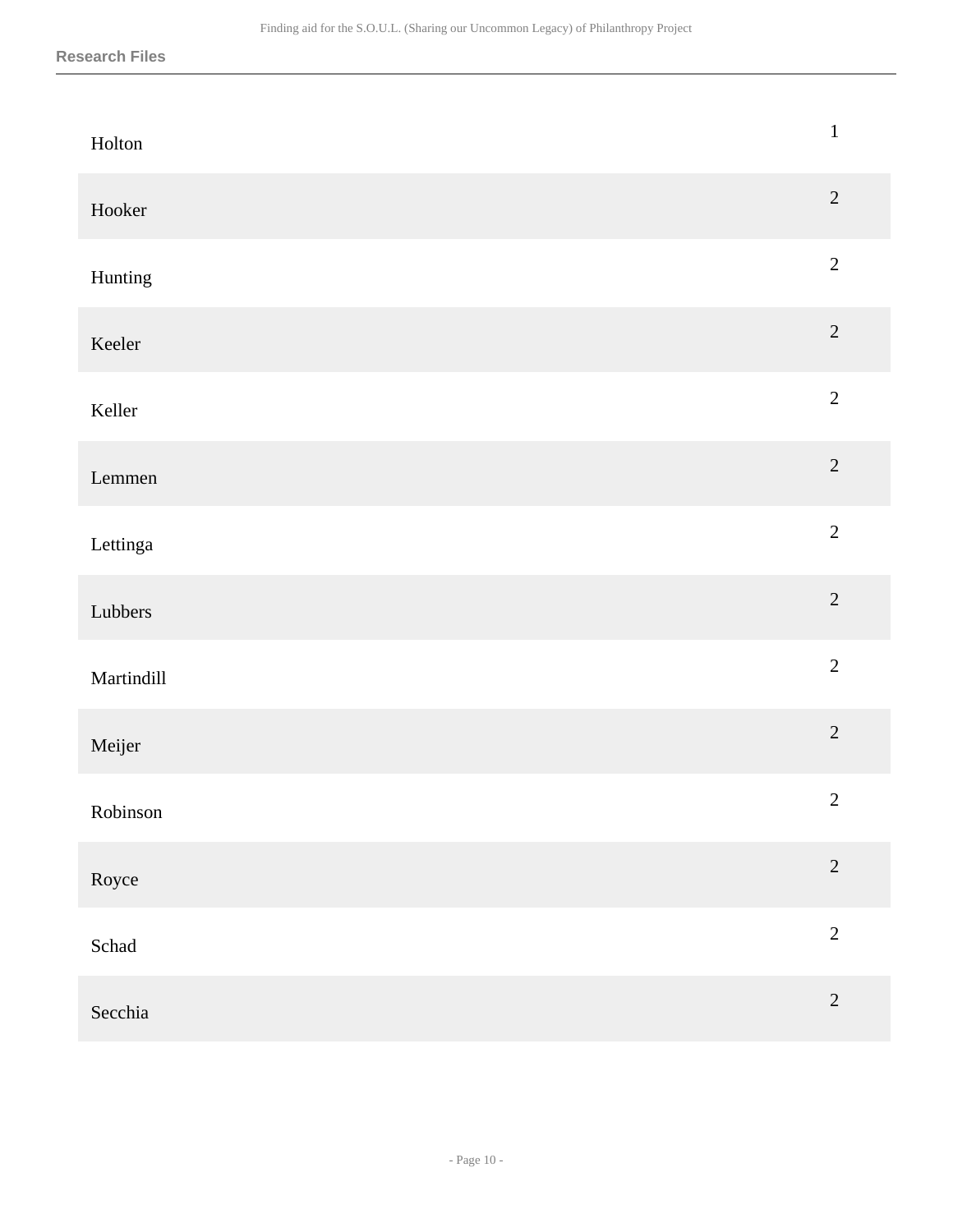| Sellers Walker | $\overline{2}$ |
|----------------|----------------|
| Sprague        | $\mathfrak{Z}$ |
| Tomatis        | $\mathfrak{Z}$ |
| Van Andel      | $\overline{3}$ |
| Vega           | $\overline{3}$ |
| <b>Voss</b>    | $\overline{3}$ |
| Wege           | $\overline{3}$ |
| Wondergem      | $\overline{3}$ |
| Woodrick       | $\overline{3}$ |
| Young          | $\overline{3}$ |

### <span id="page-10-0"></span>**Series II. Media**

#### **Scope and Contents note**

The interviews, interview transcripts, documentary and related material are included in various formats listed in the contents section.

Peter Wege and Earl and Donnalea Holton were researched but not ultimately interviewed due to conflicts with their schedules. For archival purposes, the Council of Michigan Foundations provided the SOUL project with a DVD of Wege relevant to his receiving the Mawby Award in 2006. The interview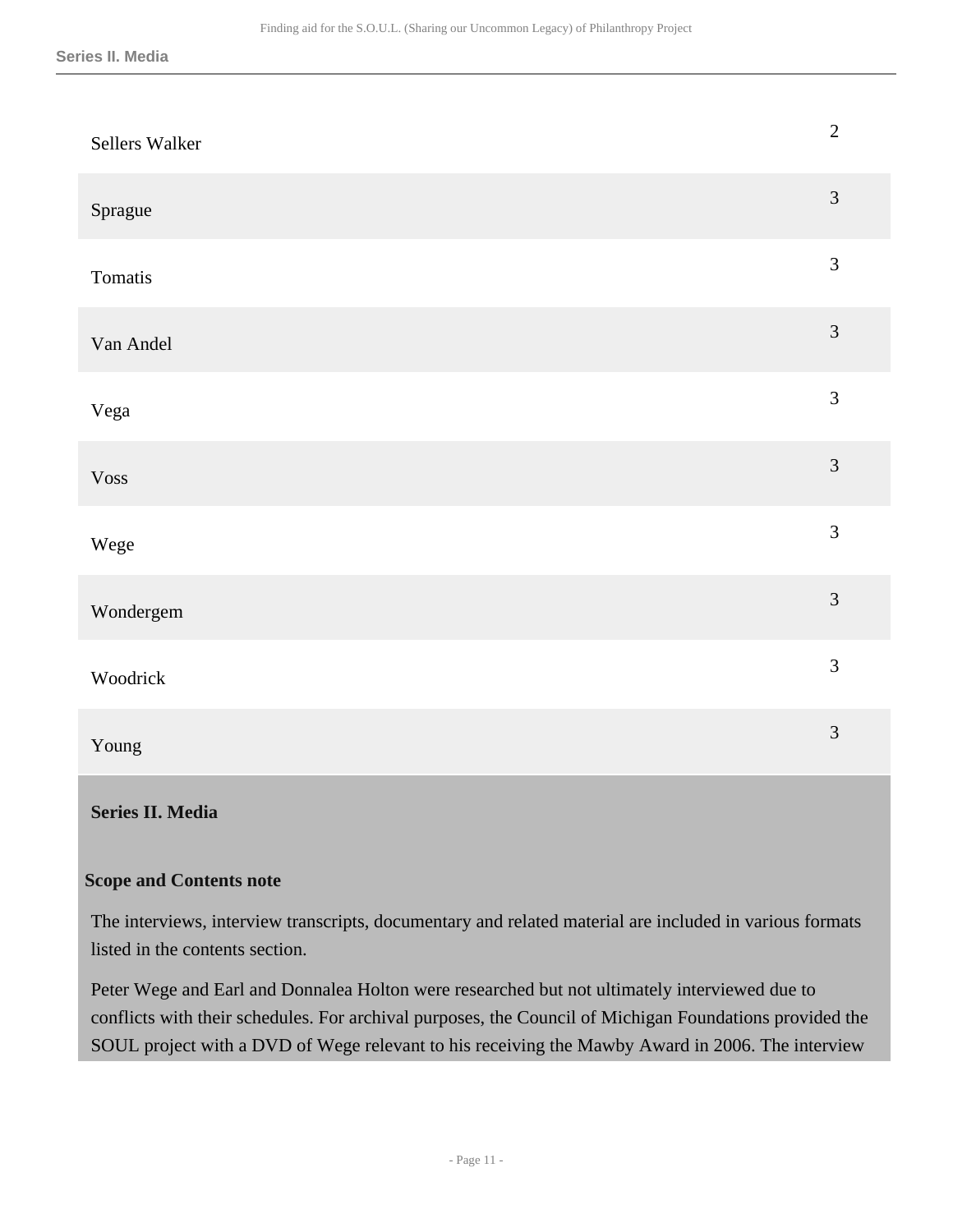with Fred Keller, done late in the project, was captured strictly on audiotape. Former city historian, Gordon Olson; Grand Rapids Community Foundation president, Diana Sieger; Calvin College professor of history, James Bratt; and Grand Valley State University professor of philanthropy, Joel Orosz are also featured on the documentary but their remarks were scripted rather than edited from fuller interviews.

|                                                                                         | <b>Box</b> | <b>Folder</b> |
|-----------------------------------------------------------------------------------------|------------|---------------|
| 2 CDs with digital copies of the interview transcripts.                                 | 3          | 10            |
|                                                                                         |            | Box           |
| Videotape cassettes (mini dvs) of raw footage for each interview (filed alphabetically) |            |               |

**Fred Keller** 

|                                                                                                                  | <b>Box</b> | <b>Folder</b> |
|------------------------------------------------------------------------------------------------------------------|------------|---------------|
| Two audio cassette tapes, Tapes 1 and 2. Fred Keller, 3/17/2008 interview.<br>Interviewers Jen and John Morrison | 3          | 11            |
| $(4 \text{ cds=CD 1 and 2, 2 copies of each})$ of the above interview                                            | 3          | 12            |
|                                                                                                                  | <b>Box</b> | <b>Folder</b> |
| DVD. Peter Wege. 2006 Mawby Award. Provided by Robert S. Collier,<br><b>Council of Michigan Foundations</b>      | 3          | 13            |
| "The Gift of All: a Community of Givers". Master DVD. Jan. 15, 2009.<br>Video DVD.                               | 3          | 14            |
| Usage copy of above with case and cover art                                                                      | 6          |               |